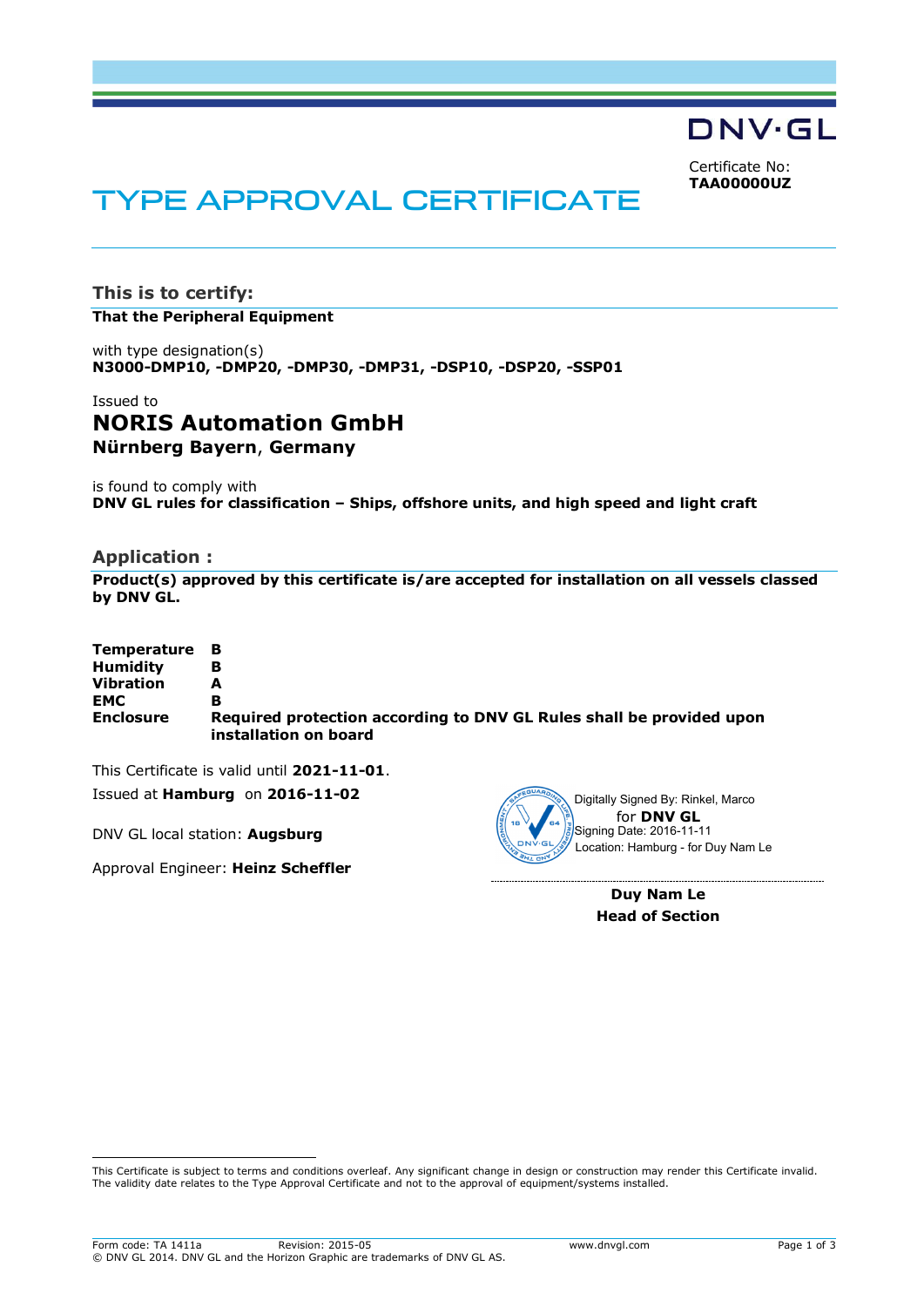Job Id: **262.1-013482-3** Certificate No: **TAA00000UZ**

# **Product description**

N3000-DMPxx: Display Master Unit for Alarm Extension System (xx: 10, 20, 30 and 31)<br>N3000-DSP10, -DSP20: Display Slave Unit for Alarm Extension System N3000-DSP10, -DSP20: Display Slave Unit for Alarm Extension System Signal Slave Panel for Alarm Extension System

# **Application/Limitation**

The Type Approval covers hardware listed under Product description. When the hardware is used in applications to be classed by DNV GL, documentation for the actual application is to be submitted for approval by the manufacturer of the application system in each case. Reference is made to DNV GL Rules for Ships Pt.4 Ch.9 Control and Monitoring Systems

## **Type Approval documentation**

N3000-DMP10, -DMP20, -DMP30, -DMP31:

| .<br>______________<br>_ _ |                |       |                                 |
|----------------------------|----------------|-------|---------------------------------|
|                            | Document no.:  | Rev.  | Title                           |
| Drawings                   | 58.034.220.3   |       | Display Unit, N3000-DMP30       |
| Device-                    | Info $628$     | 1.00  | N3000-DMPxx Beschreibung        |
| Descriptions               | NMS-KD-0023-2- | 01.04 | N3000-DMP30/-DMP31, User Manual |
|                            | en             |       |                                 |

#### N3000-DSP10, -DSP20:

| 113000000110, 001201 |                |            |                                               |
|----------------------|----------------|------------|-----------------------------------------------|
|                      | Document no.:  | Rev.       | Title                                         |
| Drawings             | 58.034.224.1   | 15.12.2009 | Display Unit, N3000-DSP10                     |
|                      | 58.034.224.2   | 15.12.2009 | Display Unit with Fire Alarm, N3000-DSP20     |
|                      | HG-N3000-      | 01.00      | Overview documents, N3000-DSP10/20 (Alarm     |
|                      | DSP10 20.DOC   |            | extention system)                             |
| Device-              | NMS-KD-0026-1- | 01.02      | N3000-DSP10, -DSP20, Installation Instruction |
| Descriptions         | en             |            |                                               |
|                      | NMS-KD-0026-2- | 01.03      | N3000-DSP10, -DSP20, User Manual              |
|                      | en             |            |                                               |

#### N3000-SSP01:

|              | Document no.:  | Rev.       | Title                                 |
|--------------|----------------|------------|---------------------------------------|
| Drawings     | 58.034.223.3   | 28.06.2011 | System N3000, N3000-SSP01-3           |
| Device-      | NMS-KD-0035-1- | 01.02      | N3000-SSP01, Installation Instruction |
| Descriptions | en             |            |                                       |
|              | NMS-KD-0035-2- | 01.02      | N3000-SSP01, User Manual              |
|              | en             |            |                                       |

#### Common documents:

|               | Document no.:     | Rev.        | Title                                       |
|---------------|-------------------|-------------|---------------------------------------------|
| Test reports: | PB 00.101:2011-   | 1.2         | Type Approval, Product Test Report          |
|               | 02                |             |                                             |
|               | 21171719 001      | $29-1$ uli- | TUEV 21171719 001 N3000-DMP -DSP10-20 -     |
|               | (part1)           | 2011        | SSP01 EMC Part1                             |
|               | 21171719 001      | $29-1$ uli- | TUEV 21171719 001 N3000-DMP -DSP10-20 -     |
|               | (part2)           | 2011        | SSP01 EMC Part2                             |
|               | 21172964          | Oct. 26,    | VibTestRepNo 21172964 A engl N3-DMP-DSP10-  |
|               |                   | 2011        | SSP01                                       |
| Misc.         | Info $626E$       | 01.04       | Firmware for N3000-DMP, N3000-DSP10, N3000- |
|               |                   |             | SSP01                                       |
|               | I632-N3000-       | 0.1         | I632-N3000-DSP10-System&Kommunikation       |
|               | DSP <sub>10</sub> |             |                                             |

## **Tests carried out**